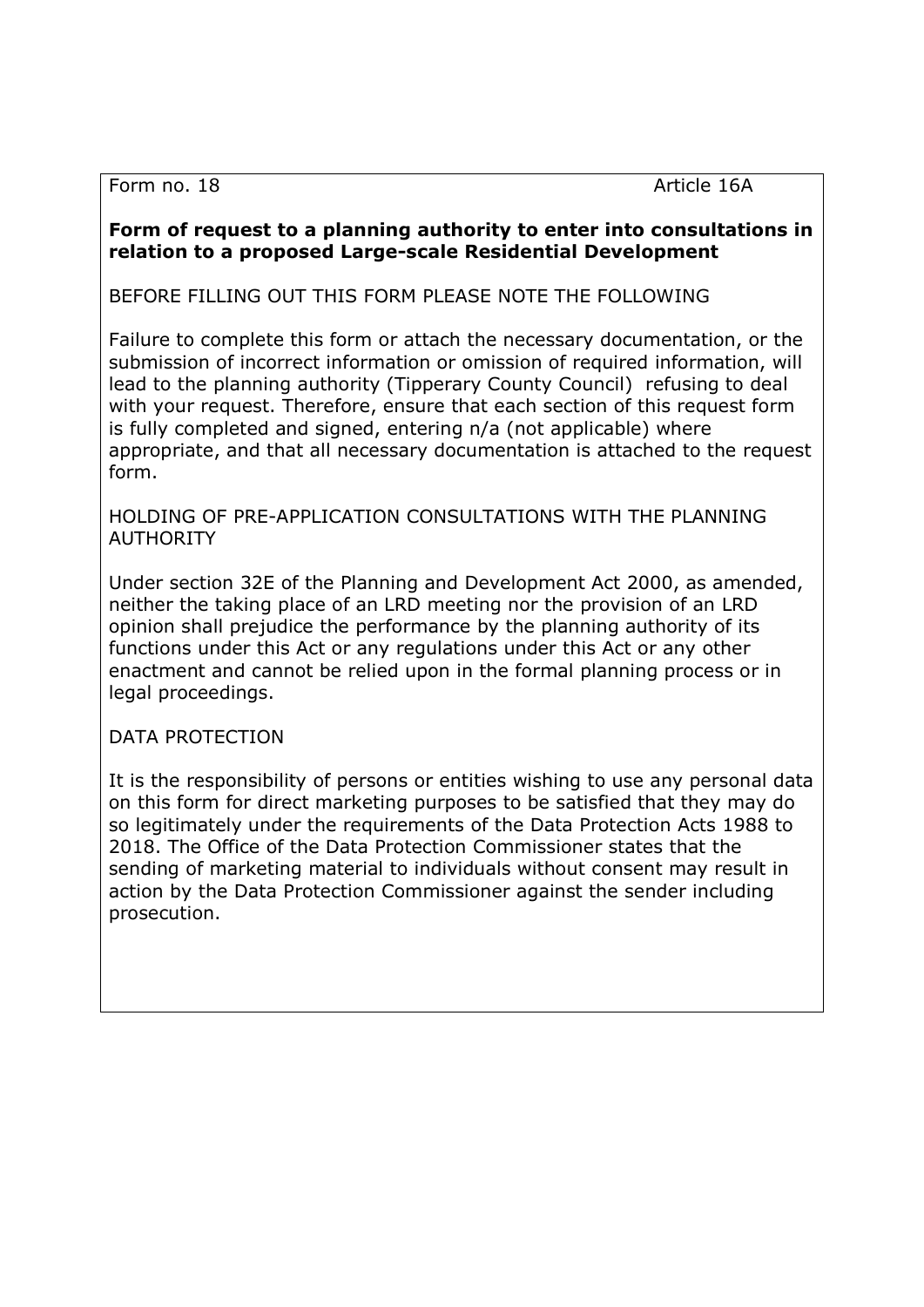Request for formal pre-application consultation or LRD meeting with **Tipperary County Council** regarding the proposed development of a

## Large-scale Residential Development

1) Prospective Applicant's Name:

| 2) Request for Section 247 Consultation or LRD meeting                |                     |  |                             |
|-----------------------------------------------------------------------|---------------------|--|-----------------------------|
|                                                                       | <b>Section 247</b>  |  | <b>LRD Meeting (Section</b> |
|                                                                       | <b>Consultation</b> |  | 32B)                        |
| <b>Section 247 Consultation Reference:</b>                            |                     |  |                             |
| A request for an LRD meeting can only be requested once a Section 247 |                     |  |                             |
| Consultation is complete                                              |                     |  |                             |

| 3) Contact details of person authorised to operate on behalf of the<br>Prospective Applicant (Applicant or Agent): (Not for Public release) |  |  |
|---------------------------------------------------------------------------------------------------------------------------------------------|--|--|
| Name:                                                                                                                                       |  |  |
| <b>Correspondence</b><br><b>Address:</b>                                                                                                    |  |  |
| <b>Telephone:</b>                                                                                                                           |  |  |
| Email:                                                                                                                                      |  |  |

## 4) Declaration:

I hereby declare that, to the best of my knowledge and belief, the information given in this form is correct and accurate and fully compliant with the Planning and Development Act 2000, as amended, and the Regulations made thereunder.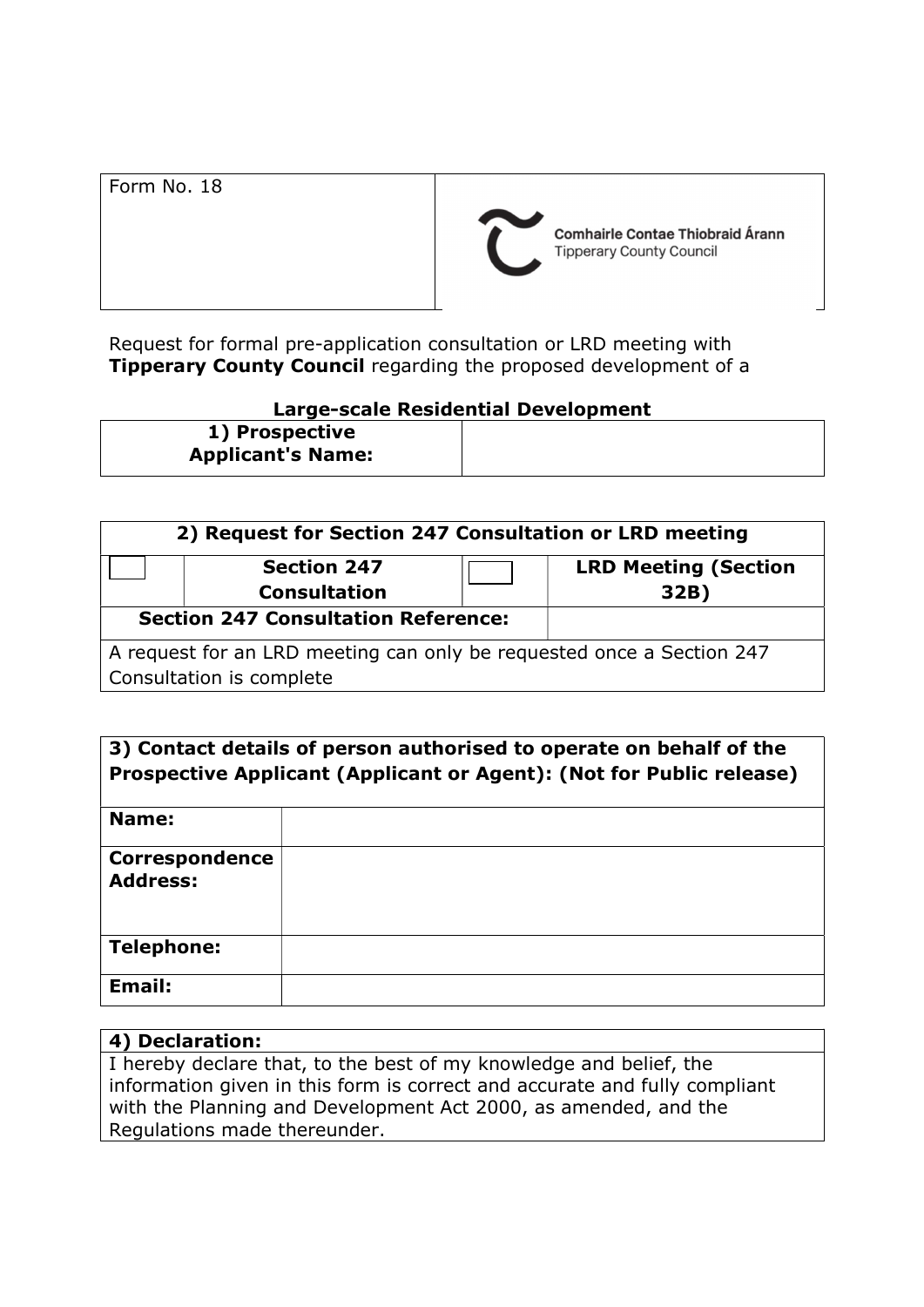| 5) Signature of person authorised to operate on behalf of the<br><b>Prospective Applicant:</b> |  |  |
|------------------------------------------------------------------------------------------------|--|--|
|                                                                                                |  |  |
| Date:                                                                                          |  |  |

## 6) Formal Request:

In accordance with sections 32B and 247 of the Planning and Development Act 2000, as amended, and article 16A. of the Planning and Development Regulations 2001, as amended, [insert prospective applicant name] formally requests to enter into a Section 247 consultation /LRD meeting with **Tipperary County Council** regarding the development of a Largescale Residential Development of [insert number] residential units at [insert Proposed development address].

7) Information to be included where relevant, with an LRD Meeting Request under section 32B of the Planning and Development Act 2000, as amended and article 16A of the Planning and Development Regulations 2001, as amended.

| <b>Information</b>                               | <b>Enclosed with Request</b> |         |            |
|--------------------------------------------------|------------------------------|---------|------------|
| A site location map sufficient to identify the   | Yes: [ ]                     | No: [ ] |            |
| land on which the proposed development would     |                              |         |            |
| be situated                                      |                              |         |            |
| A brief description of the nature and purpose of | Yes: $\lceil \rceil$         | No: [ ] |            |
| the proposed development and of its possible     |                              |         |            |
| effects on the environment                       |                              |         |            |
| A draft layout plan of the proposed              | Yes: $\lceil \; \rceil$      | No: [ ] |            |
| development                                      |                              |         |            |
| A brief description of any proposals to provide  | Yes: $\lceil \rceil$         | No: [ ] | $N/A:$ [ ] |
| for water services infrastructure, including, in |                              |         |            |
| the case where it is proposed to connect the     |                              |         |            |
| proposed development to a public water or        |                              |         |            |
| wastewater network or both, evidence that Irish  |                              |         |            |
| Water has confirmed that it is feasible to       |                              |         |            |
| provide the appropriate service or services and  |                              |         |            |
| that the relevant network or networks have the   |                              |         |            |
| capacity to service the proposed development     |                              |         |            |
| Details of any consultations that have taken     | Yes: [ ]                     | No: [ ] | $N/A$ :    |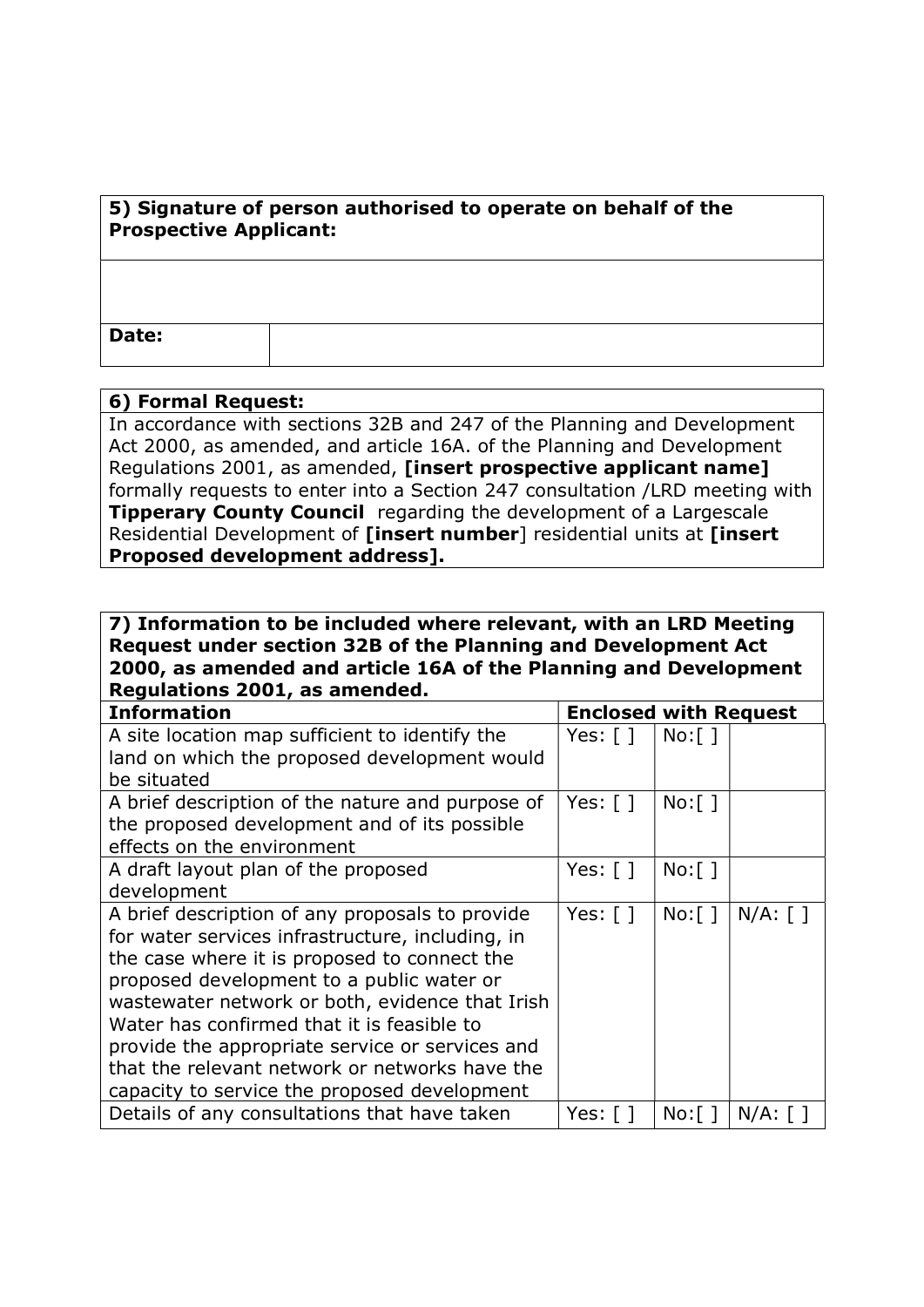| place with prescribed bodies or the public                                                                                                                                                                                                                                                                                                                              |                         |                         |            |
|-------------------------------------------------------------------------------------------------------------------------------------------------------------------------------------------------------------------------------------------------------------------------------------------------------------------------------------------------------------------------|-------------------------|-------------------------|------------|
| Such other information, drawings or<br>representations as the prospective LRD<br>applicant may wish to provide or make<br>available                                                                                                                                                                                                                                     | Yes: [ ]                | $No:$ [ ]               | $N/A:$ [ ] |
| A statement setting out how the proposed LRD<br>has had regard to the relevant objectives of the<br>development plan or local area plan in whose<br>area or areas the proposed LRD would be<br>situated                                                                                                                                                                 | Yes: $[ ]$              | $No:$ [ ]               |            |
|                                                                                                                                                                                                                                                                                                                                                                         |                         |                         |            |
| A brief description of the proposed numbers<br>and types of houses or numbers of student<br>accommodation units and bedspaces, or both,<br>as appropriate, and their design, including<br>proposed gross floor spaces, internal floor areas<br>and principal dimensions, housing density, plot<br>ratio, site coverage, building heights, proposed<br>layout and aspect | Yes: $\lceil \; \rceil$ | $No:$ [ ]               |            |
| A brief description of proposed public and<br>private open space provision, landscaping, play<br>facilities, pedestrian permeability, vehicular<br>access and parking provision, where relevant                                                                                                                                                                         | Yes: $\lceil \rceil$    | $No:$ $\lceil$ $\rceil$ | $N/A:$ [ ] |
| A brief description of the proposed provision of<br>ancillary services, where required, including<br>child care facilities                                                                                                                                                                                                                                              | Yes: $\lceil \rceil$    | No: [ ]                 | $N/A:$ [ ] |
| Where relevant, any other proposed use in the<br>development, the zoning of which facilitates<br>such use, including the proposed gross floor<br>space for each such use                                                                                                                                                                                                | Yes: $[ ]$              | $No:$ [ ]               | $N/A$ : [] |
| A brief description of any proposals to address<br>or, where relevant, integrate the proposed<br>development with surrounding land uses                                                                                                                                                                                                                                 | Yes: $[ ]$              | No: [ ]                 | $N/A:$ [ ] |
| A description of the capacity of existing or<br>planned infrastructure to serve the proposed<br>development, of the impact of the proposed<br>development on existing /planned infrastructure<br>and of any proposals to provide for other<br>services infrastructure (including cabling such<br>as broadband provision) and any phasing<br>proposal                    | Yes: $[ ]$              | $No:$ $\lceil$ $\rceil$ | $N/A:$ [ ] |
| A brief description of proposals under Part V of<br>the Planning and Development Act 2000, where                                                                                                                                                                                                                                                                        | Yes: $[ ]$              | $No:$ [ ]               | $N/A:$ [ ] |